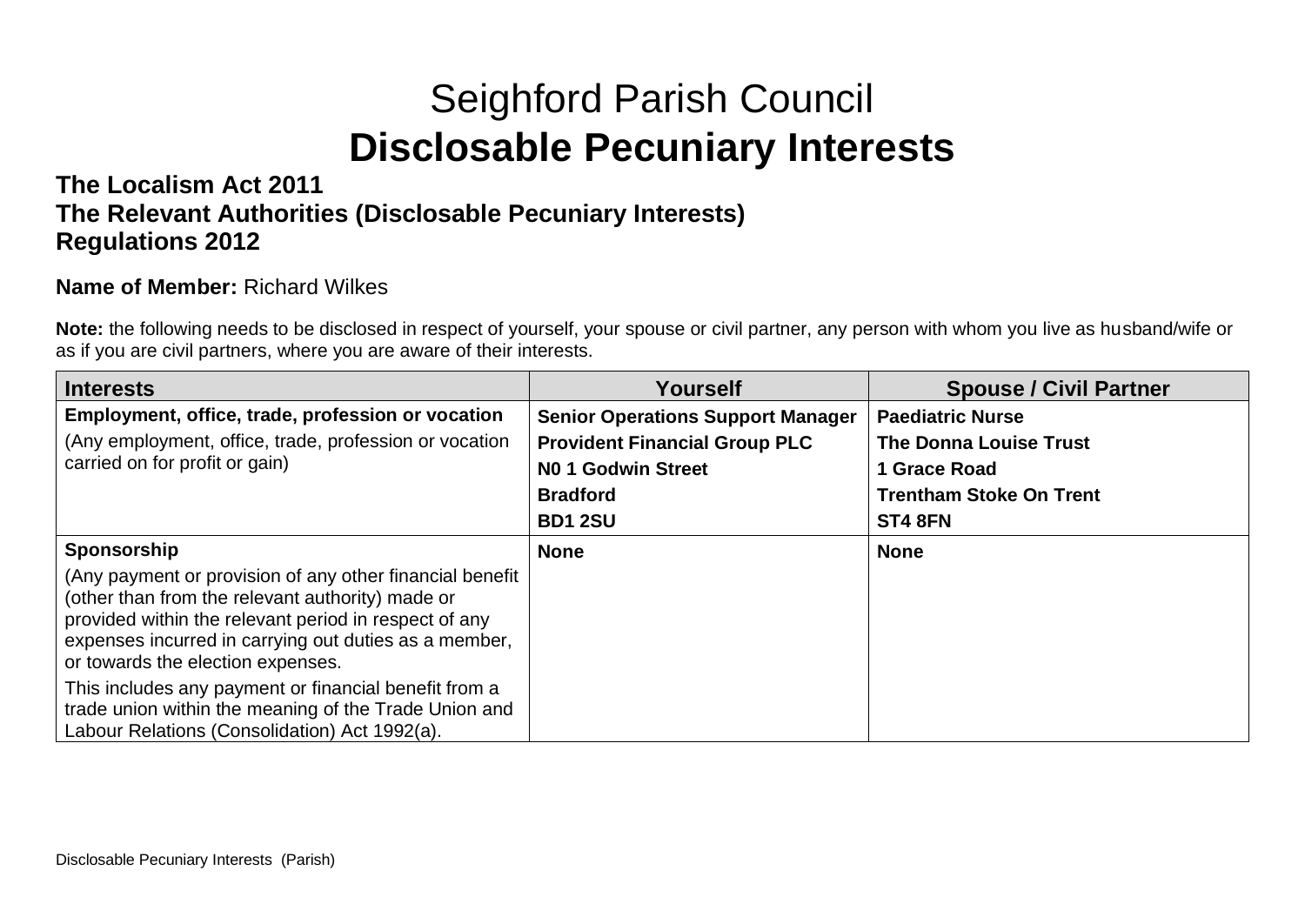| <b>Interests</b>                                                                                                                                                                                                                                                                                                                | Yourself                                                                                             | <b>Spouse / Civil Partner</b>                                                                        |
|---------------------------------------------------------------------------------------------------------------------------------------------------------------------------------------------------------------------------------------------------------------------------------------------------------------------------------|------------------------------------------------------------------------------------------------------|------------------------------------------------------------------------------------------------------|
| <b>Contracts</b><br>(Any contract which is made between the relevant<br>person (or a body in which the relevant person has a<br>beneficial interest) and the relevant authority -<br>under which goods or services are to be provided<br>(a)<br>or works are to be executed; and<br>which has not been fully discharge.)<br>(b) | <b>Employment Contract only</b>                                                                      | <b>Employment Contract only</b>                                                                      |
| Land<br>(Any beneficial interest land which is within the area of<br>the relevant authority)                                                                                                                                                                                                                                    | <b>Ruskin Lodge</b><br><b>Ruskin Drive</b><br><b>Derrington</b><br><b>Stafford</b><br><b>ST189LD</b> | <b>Ruskin Lodge</b><br><b>Ruskin Drive</b><br><b>Derrington</b><br><b>Stafford</b><br><b>ST189LD</b> |
| <b>Licences</b><br>(Any licence (alone or jointly with others) to occupy<br>land in the area of the relevant authority for a month or<br>longer.                                                                                                                                                                                | <b>None</b>                                                                                          | <b>None</b>                                                                                          |
| <b>Corporate tenancies</b><br>(Any tenancy where to your knowledge) -<br>the landlord is the relevant authority; and<br>(a)<br>the tenant is a body in which the relevant person<br>(b)<br>has a beneficial interest.                                                                                                           | <b>None</b>                                                                                          | <b>None</b>                                                                                          |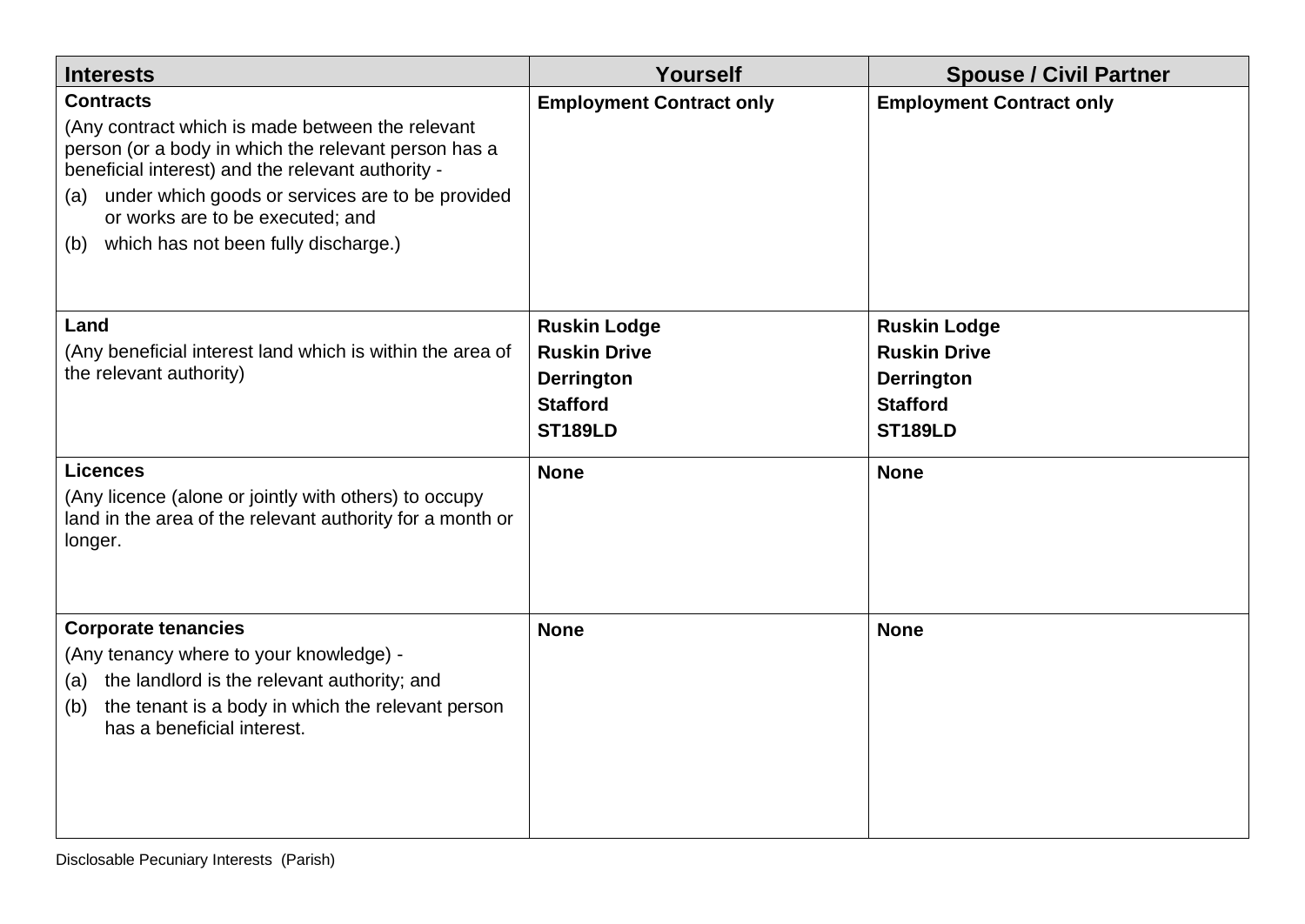| <b>Interests</b>  |          |                                                                                                                                                                                                                                                                       | Yourself    | <b>Spouse / Civil Partner</b> |
|-------------------|----------|-----------------------------------------------------------------------------------------------------------------------------------------------------------------------------------------------------------------------------------------------------------------------|-------------|-------------------------------|
| <b>Securities</b> |          |                                                                                                                                                                                                                                                                       | <b>None</b> | <b>None</b>                   |
|                   |          | (Any beneficial interest in securities of a body where -                                                                                                                                                                                                              |             |                               |
| (a)               |          | that body where to your knowledge has a place of<br>business or land in the area of the relevant<br>authority; and                                                                                                                                                    |             |                               |
| (b)               | either - |                                                                                                                                                                                                                                                                       |             |                               |
|                   | (i)      | the total nominal value of the securities<br>exceeds £25,000 or one hundredth of the<br>total issued share capital of that body; or                                                                                                                                   |             |                               |
|                   |          | (ii) if the share capital of that body is of more<br>than one class, the total nominal value of the<br>shares of any one class in which the relevant<br>person has a beneficial interest exceeds one<br>hundredth of the total issued share capital of<br>that class. |             |                               |